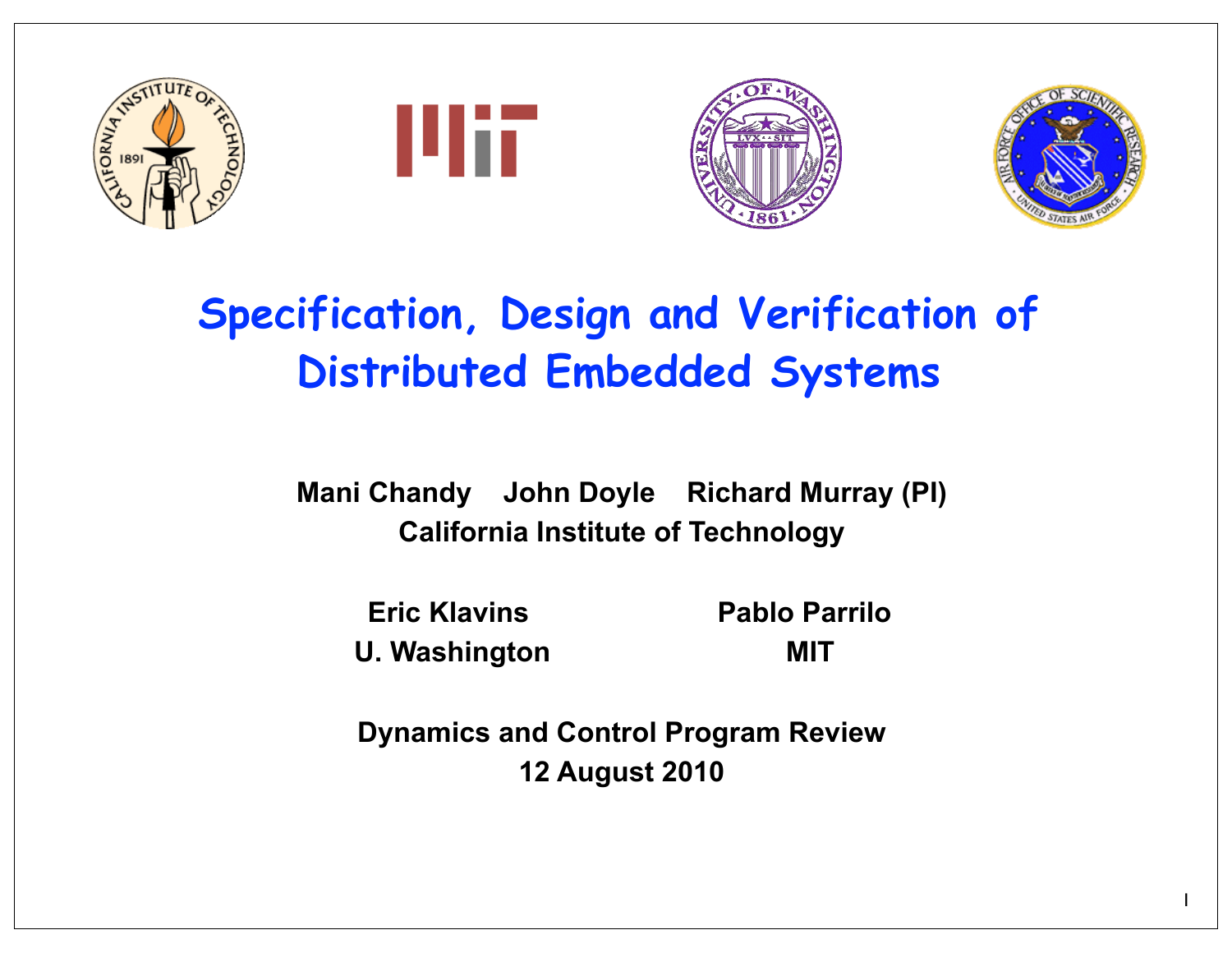# **V&V MURI Team**

## **Principal Investigators**

- Mani Chandy (Caltech CS)
- John Doyle (Caltech CDS)
- Gerard Holzmann (JPL CS)\*
- Eric Klavins (U. Washington, EE/CS)
- Richard Murray (Caltech CDS)
- Pablo Parrilo (MIT EE)

### **Partners**

- Air Force Research Laboratory: (IF), MN, VA, VS
- Boeing Corporation Systems of Systems Integration
- Honeywell Corporation Guidance and Control [Glavaski -> Easton -> UTRC]
- Jet Propulsion Laboratory (JPL) Laboratory for Reliable Software (LARS)
- Julia Braman -> NASA Johnson Space Center

















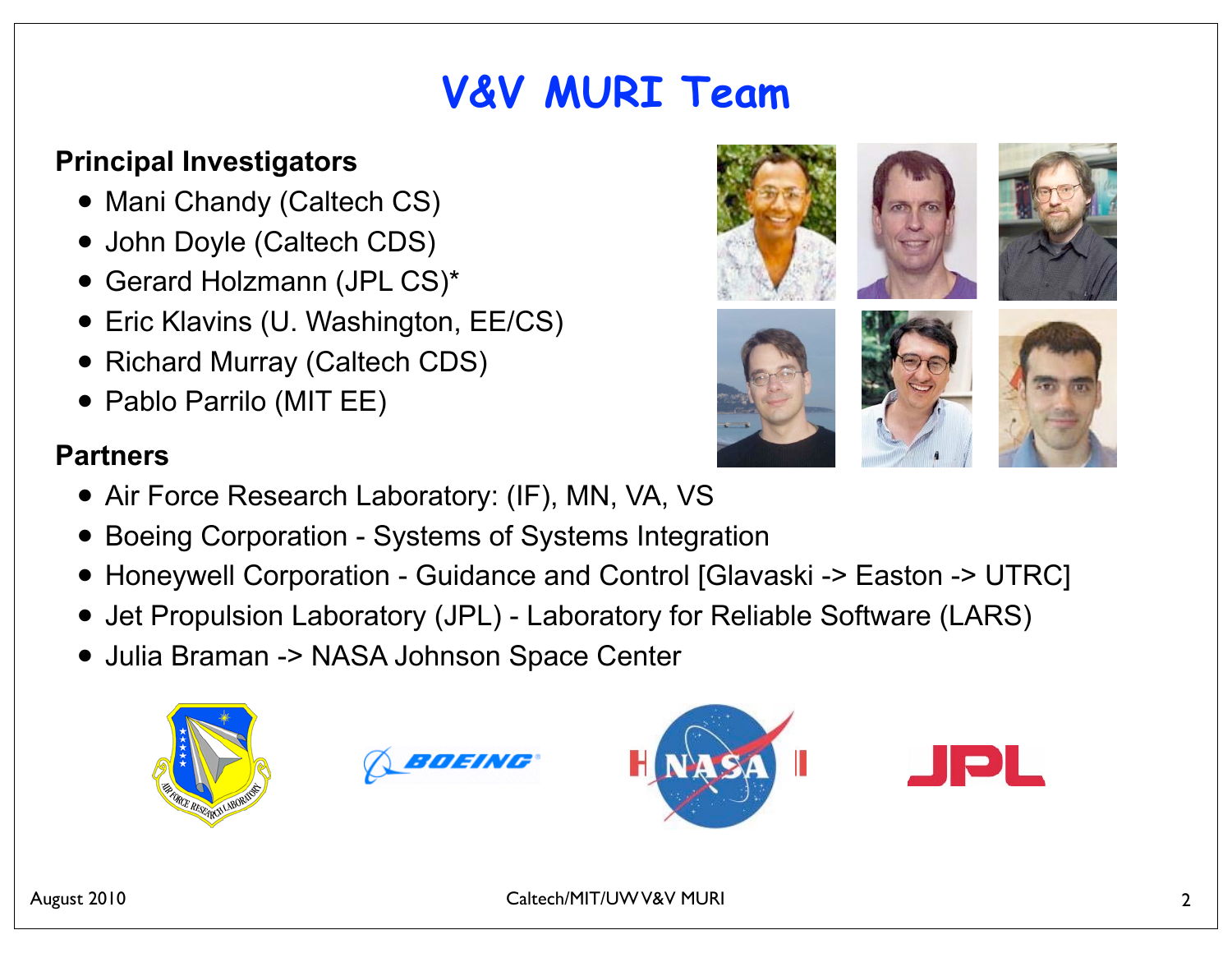# **Problem Scope**

#### **Overall Goal:**

Develop methods and tools for designing control policies, specifying the properties of the resulting distributed embedded system and the physical environment, and proving that the specifications are met

#### **Specification**

• How does the user specify---in a single formalism---continuous and discrete control policies, communications protocols and environment models (including faults)?

#### **Design and reasoning**

- How can engineers reason that their designs satisfy the specifications?
- In particular, can engineers reason about the performance of computations and communication, and incorporate real-time constraints, dynamics, and uncertainty into that reasoning?

### **Implementation and verification**

• What are the best ways of mapping detailed designs to hardware artifacts, running on specific operating systems? What languages are suitable for specifying systems so that the specifications can be verified more easily?





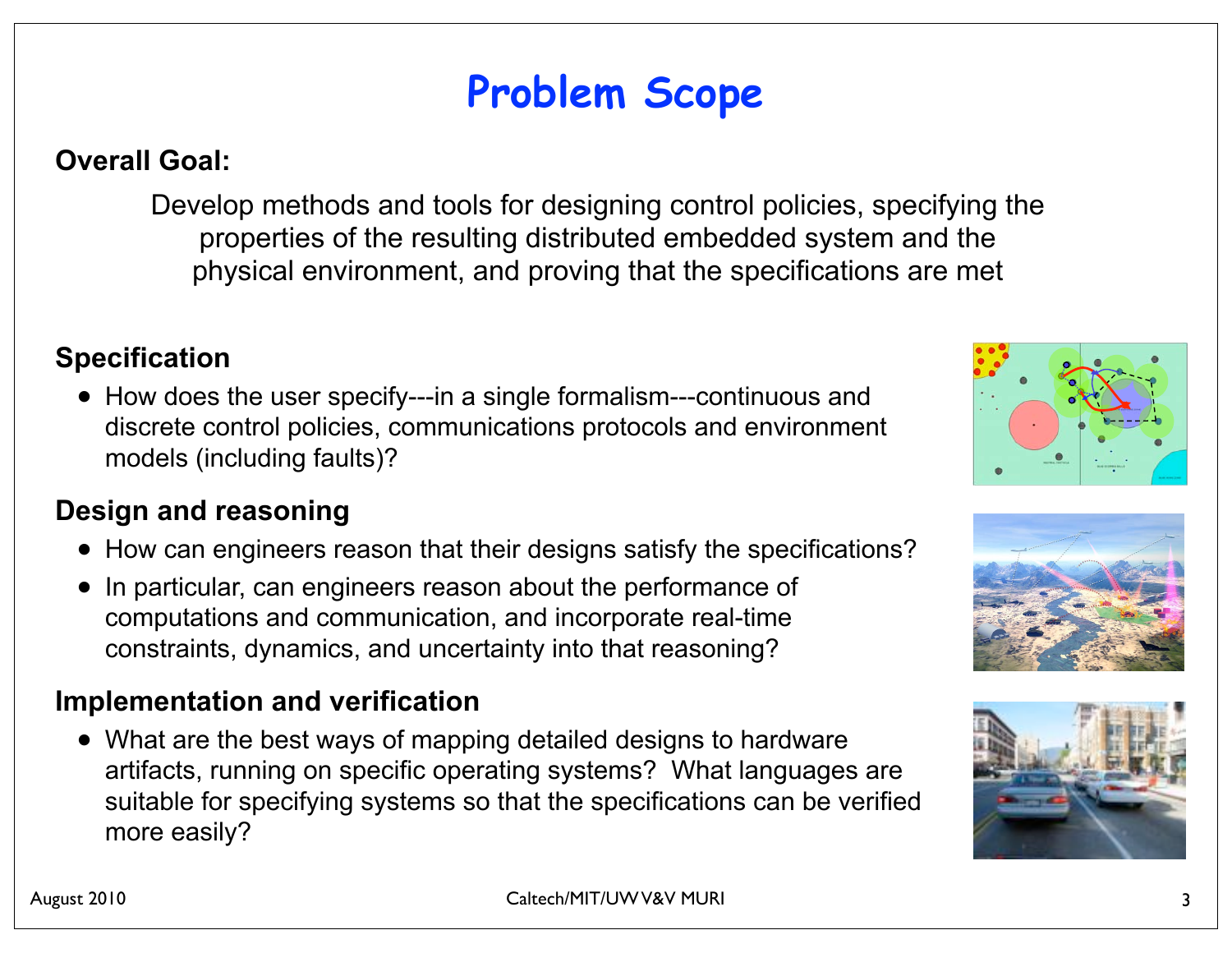# **(Some) Accomplishments and Lessons to Date**

# **Lyapunov (-like) functions continue to be a powerful tool**

- Allows us to reason about entire sets of continuous variables
	- $-$  system properties  $\rightarrow$  algebraic conditions
- Can also capture problems in discrete transition systems
	- lexicographically-ordered Lyapunov fcns for graph grammars
- Powerful new tools (based on SOS) are making reasoning easier
	- non-monotonic Lyapunov functions, ROA estimates, ...

### **Use temporal logic for specification at higher levels of abstraction**

- Allows descriptions of proper behavior on execution *sequences*
- Model checking/theorem proving provide tools for verifying behavior
	- PVS, SPIN, TLC, SBT Checker/Inveriant, TLV, ...
- "LTL should be part of every control engineer's knowledge basis"

## **Asynchronous behavior via guarded command languages**

- Guarded command languages allow good description of distributed operation with no globally synchronized clock
- Can reason about asynchronous behavior using LTL formalisms
- CCL with rates to describe stochastic, multi-rate systems



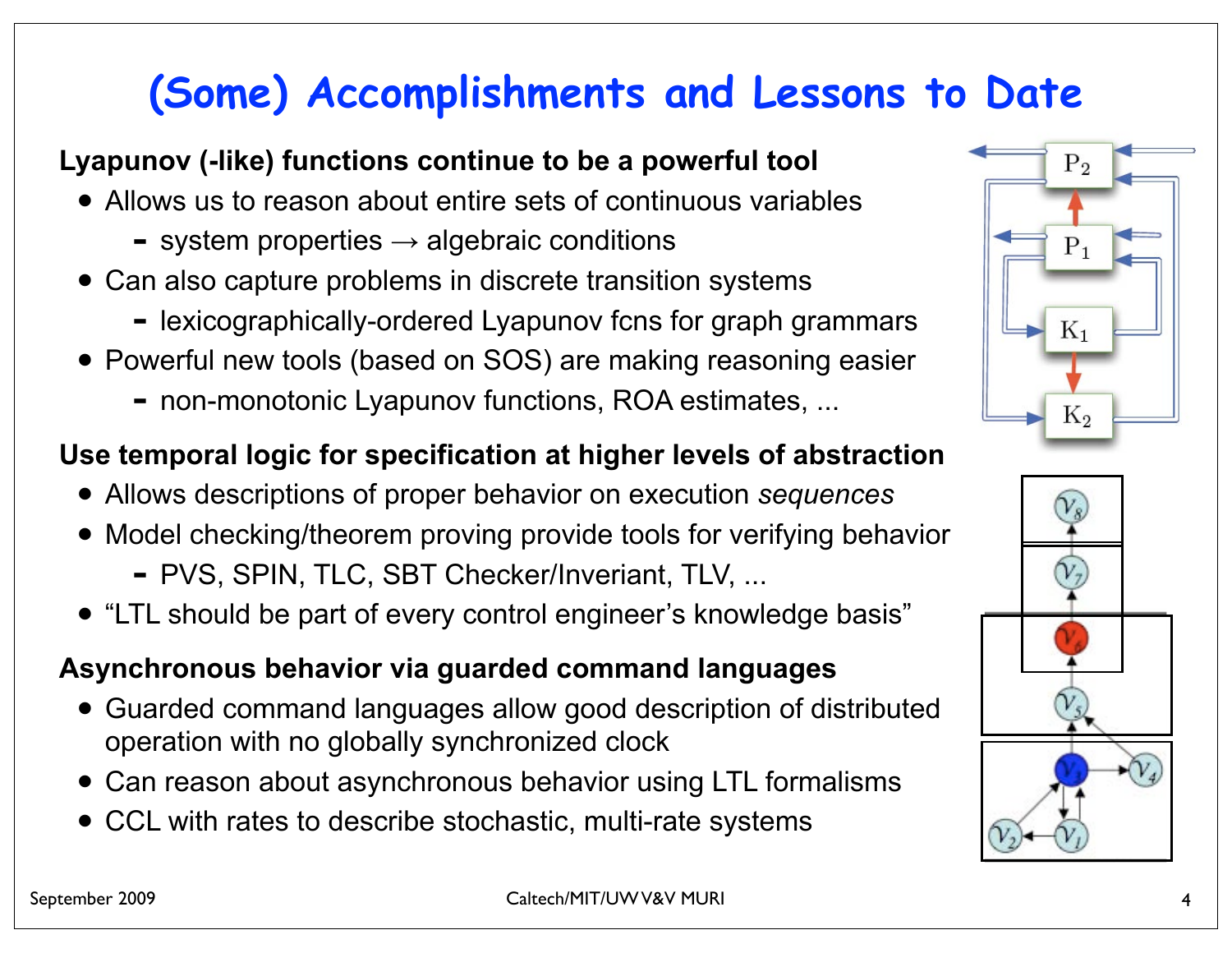# **Example: Verification for Autonomous Systems**





# **How do we** *design* **control protocols that manage behavior**

- Mixture of discrete and continuous decision making
- Insure proper response external events, with unknown timing
- Design input = specification + model (system + environment)
- Design output = finite state machine implementing logic

# **Approach: rapidly explore all trajectories satisfying specs**

- Search through all possible actions and events, discarding executions that violate a set of (LTL) specifications
- Issue: state space explosion (especially due to environment)
- Good news: recent results in model checking for class of specs

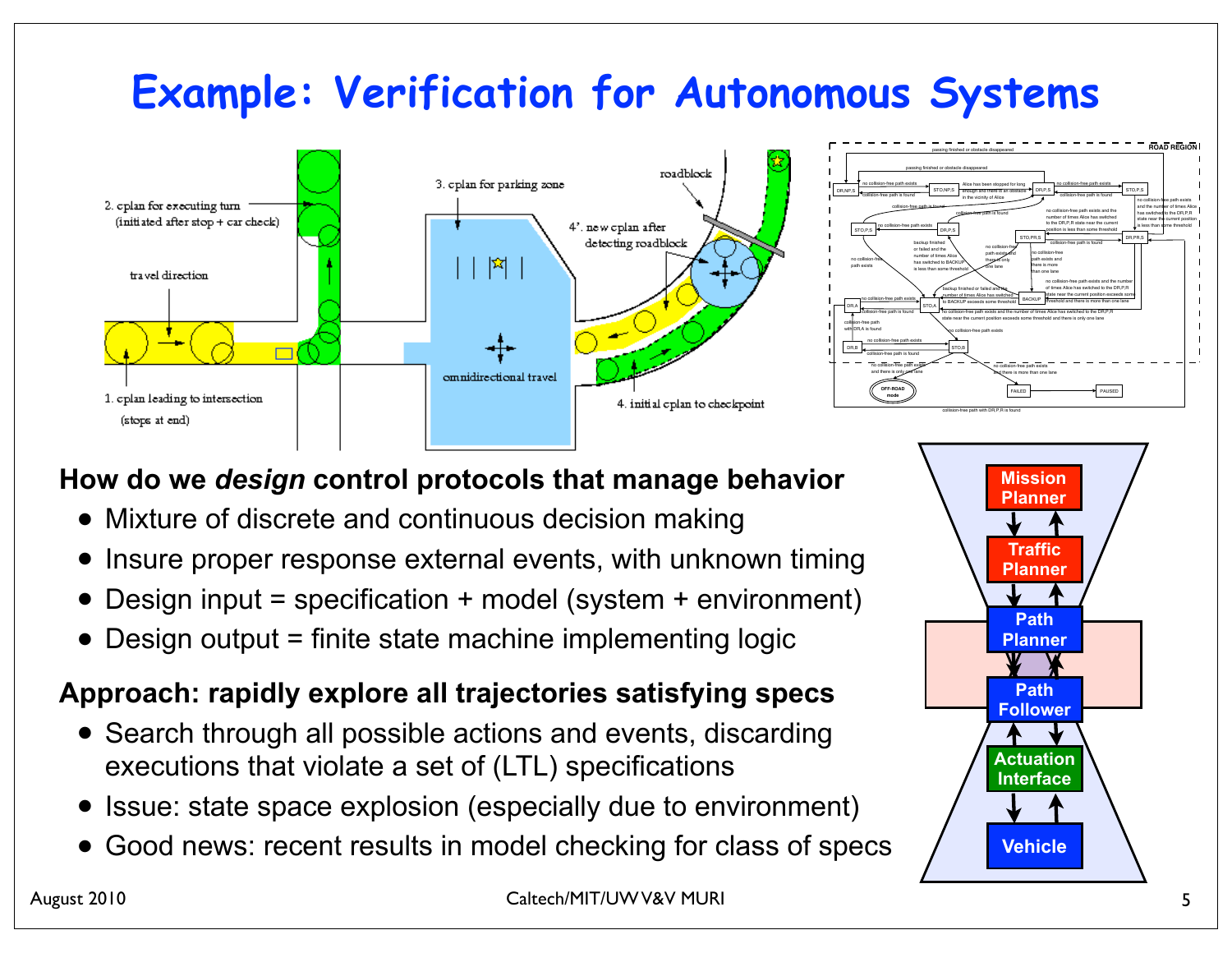#### **Receding Horizon Control for Linear Temporal Logic** CDC 09 (s)

**Find planner (logic + path) to solve general control problem**

- $(\varphi_{init} \land \Box \varphi_e) \implies (\Box \varphi_s \land \Diamond \varphi_q)$
- $\bullet$   $\varphi_{init}$  = init conditions
- $\bullet$   $\varphi_e$  = envt description
- Can find automaton to satisfy this formula in O((*nm*|Σ<sup>|</sup> 3) time (!)

### **Basic idea**

- Discretize state space into regions  $\{\mathcal{V}_i\}$  + interconnection graph
- Organize regions into a partially ordered set  $\{W_i\}$ ;  $W_j \preceq_{\varphi_g} W_i$  $\Rightarrow$  if state starts in  $\mathcal{W}_i$ , must transition through  $\mathcal{W}_j$  on way to goal
- $\bullet$  Find a finite state automaton  $\mathcal{A}_i$  satisfying

 $\Psi_i = ((v \in \mathcal{W}_i) \land \Phi \land \Box \varphi_e) \implies (\Box \varphi_s \land \Diamond (v \in \mathcal{W}_{g_i}) \land \Box \Phi)$ 

- <sup>Φ</sup> describes receding horizon invariants (eg, no collisions)
- Automaton states describe sequence of regions we transition through;  $\mathcal{W}_{g_i} \preceq_{\phi_g} \mathcal{W}_i$  is intermediate (fixed horizon) goal
- Planner generates trajectory for each discrete transition
- Partial order condition guarantees that we move closer to goal

### **Properties**

• Provably correct behavior according to spec

 ${\cal W}$ 

 $\mathcal{W}_2$ 

 $\mathcal{W}_3$ 

 $\bullet$   $\varphi_s$  = safety property

Wongpiromsarn, Topcu and M

 $\bullet$   $\varphi_{q}$  = planning goal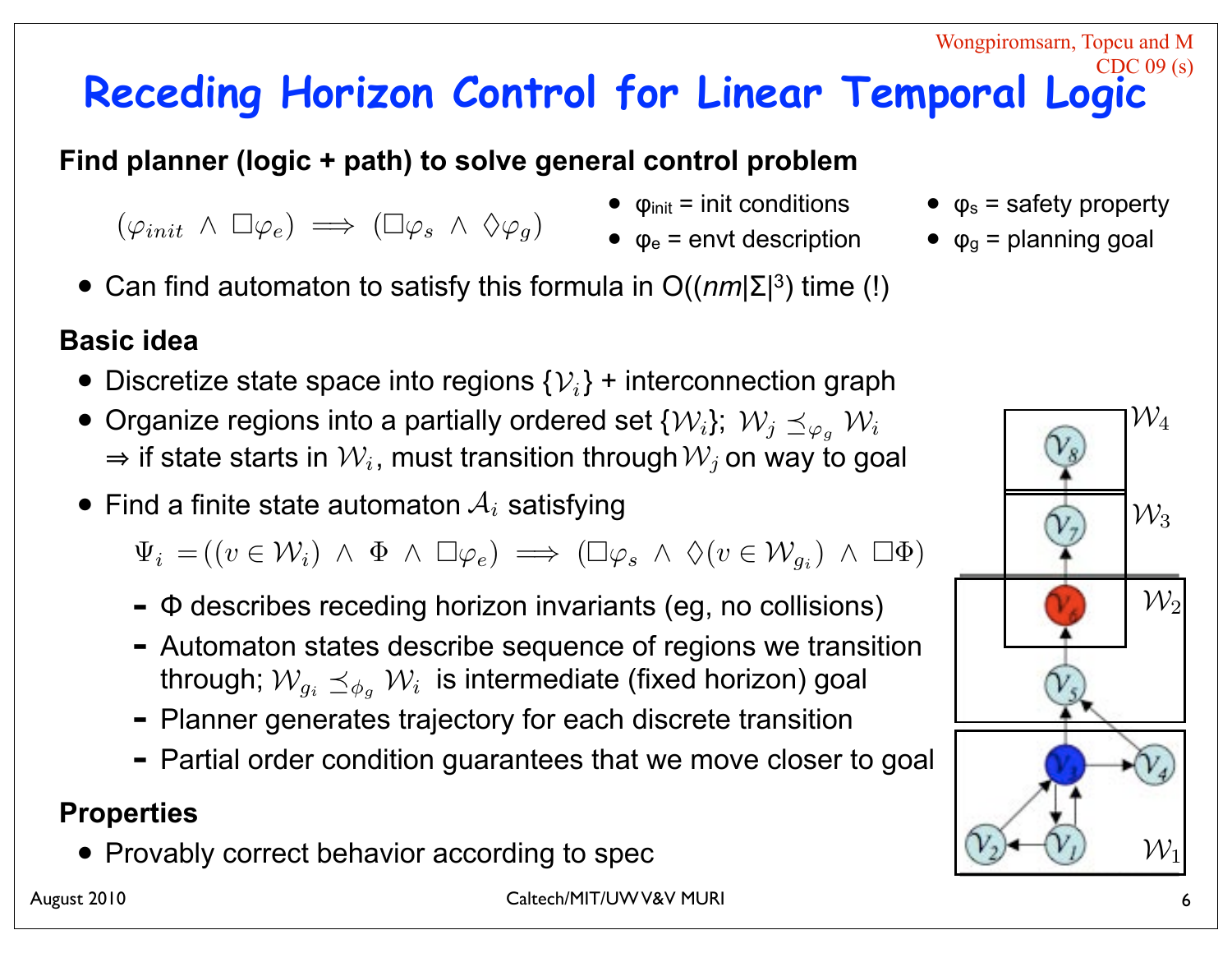Wongpiromsarn, Topcu and M CDC 09 (s)

# **Comments and Example**

### **Comments and caveats**

- Automaton synthesis is basically searching thru all feasible trajectories (efficiently)
- Complexity is polynomial, but can still get large  $\Rightarrow$  receding horizon is a huge help!
- Discretization of the state space is important and non-trivial

## **Example: driving down a lane with unknown obstacles**

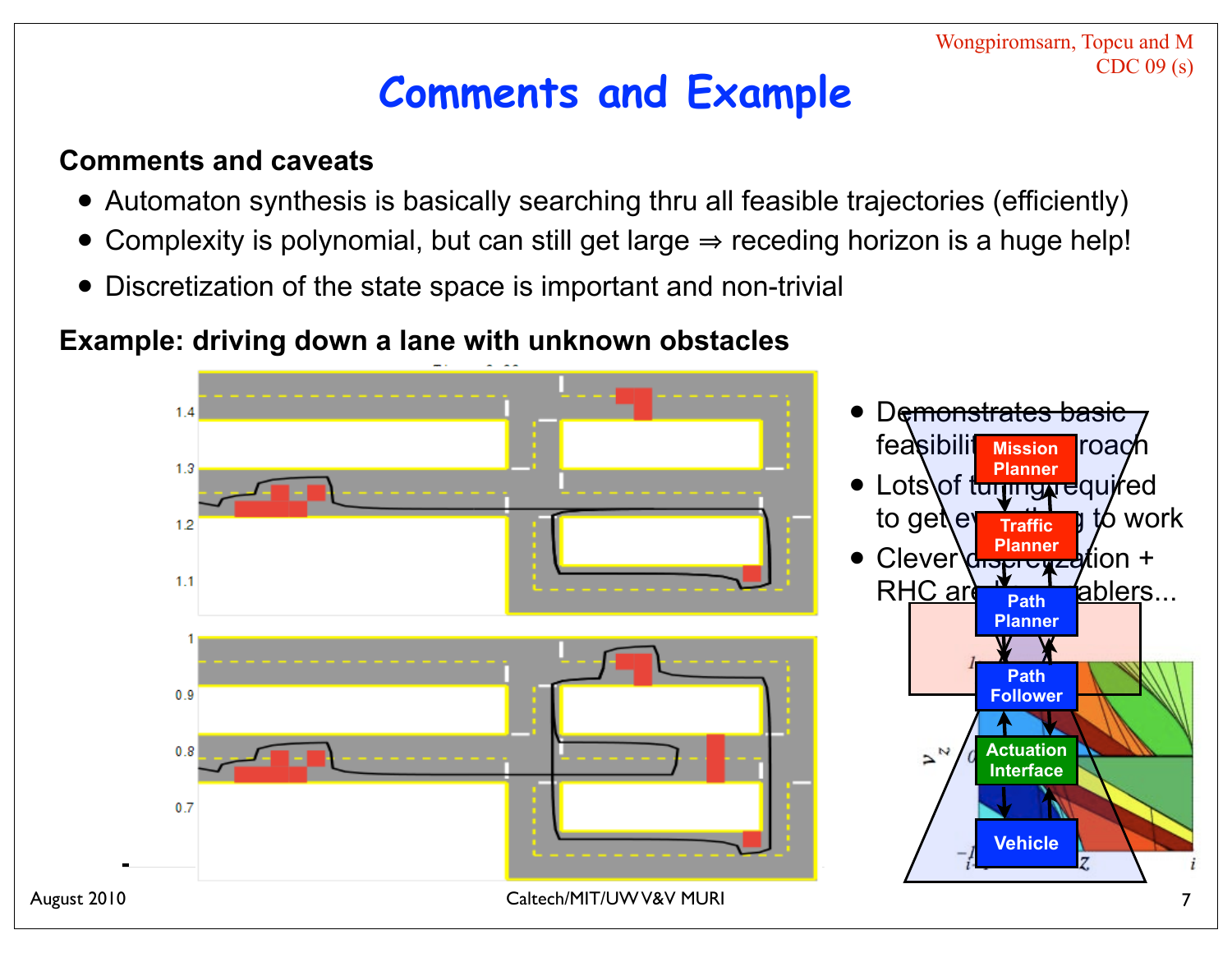# **Transition Paths and Next Steps**

### **Transition activities**

- Hands-on workshop: DoD, NASA, industry
- DARPA/industry Multi-Scale Systems **Center** 
	- Working with UTC and Raytheon
	- Python-based toolkit for RHTLP

### **Next steps**

- Optimization-based methods
	- How do we include cost in solutions?
- Structured synchronization
	- Typically assume very little structure in asynchronous processes => hard to verify
	- How do we allow some synchronized behavior, but not completely sync'd?
- Distributed synthesis
	- How do we design provably correct, *distributed* planners?



**TRADITIONAL** 

787



Circuit Breakers, Relavs, and Contactors

Solid-State Power Controllers and Contactors